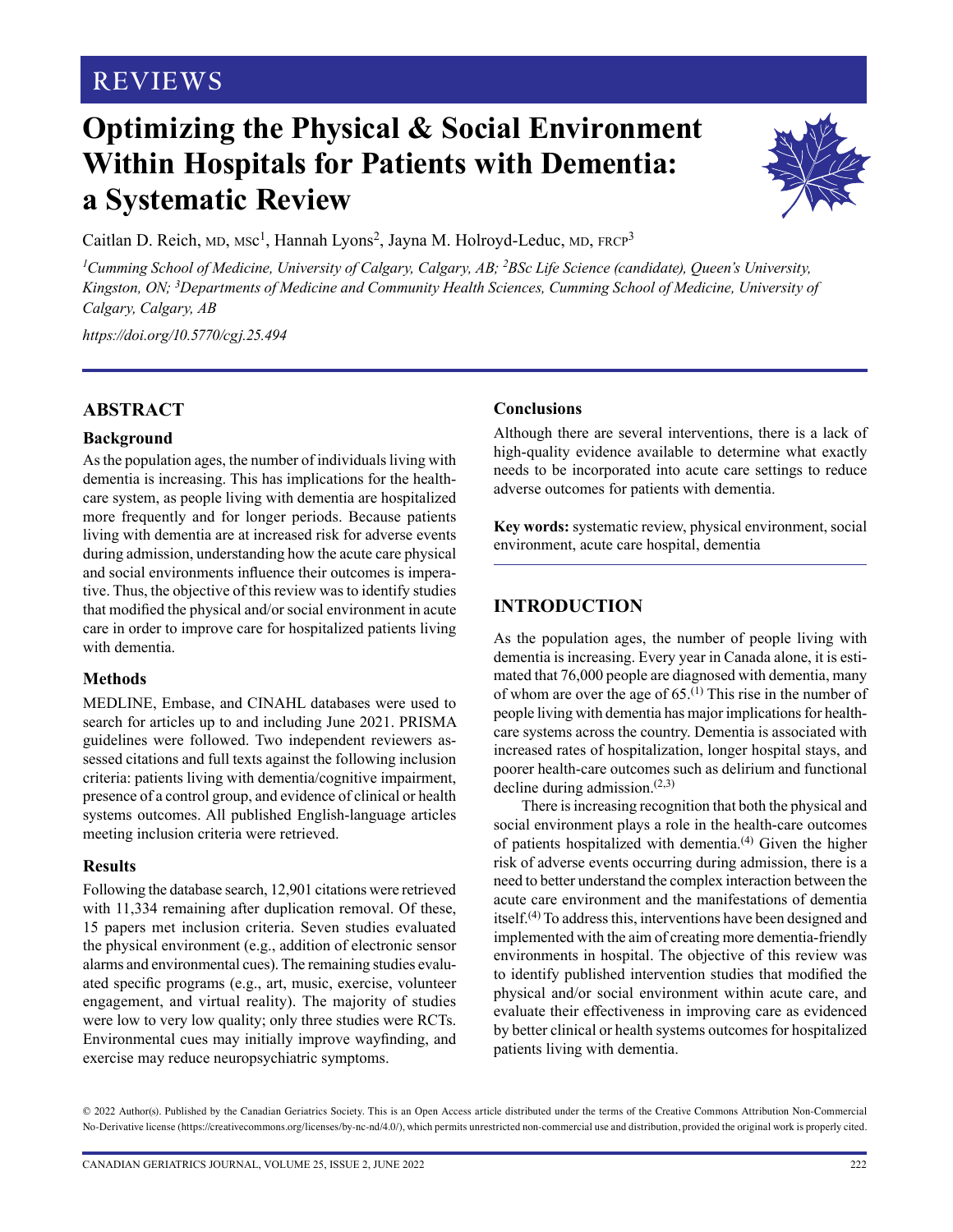## **METHODS**

## **Purpose**

The purpose of this systematic review was to deliver a summary of the available research on the effectiveness of interventions that modified the hospital environment in order to improve outcomes for hospitalized patients living with dementia. Specifically, all intervention studies that made changes to the physical and/or social environment in an acute care setting and evaluated the outcome for patients living with dementia were included. Physical interventions included any modification to the physical environment, while social interventions were broadly defined to include a variety of programs such as behavioural therapy, social visits, virtual reality, and creative and therapeutic activities. This systematic review is reported in accordance with Preferred Reporting Items for Systematic Reviews and Meta-Analyses (PRISMA).(5)

## **Literature Search Strategy**

A structured literature search using MEDLINE, Embase, and CINAHL was conducted to identify any experimental and quasi-experimental trial, with either a parallel comparison group or a pre-post–intervention design, identifiable up to and including June 2021. The following search protocol was written prior to starting the literature search. The search strategy used keywords and text words within the domains of population, setting, and possible interventions (see Appendix A). Search terms were adapted for use with other bibliographic databases, and terms were expanded to include related terms and synonyms to ensure integrity. No date restrictions were implemented during the search.

## **Eligibility and Study Selection**

Eligibility criteria for inclusion were defined before conducting the literature search using the PICO (population, intervention, control, and outcomes) framework. Inclusion criteria consisted of: 1) English language articles, 2) study interventions involving modification of the environment (physical and/or social) within acute care, 3) a control or comparison condition, which could include the same population as occurs in a before-after intervention, 4) participants having a diagnosis of dementia and/or cognitive impairment, and 5) report of relevant clinical or health systems outcome data. All titles and abstracts were independently screened by two investigators. If there was disagreement, the full text article was obtained. A secondary review process for full text articles was similarly conducted independently by two investigators. Disagreements were resolved by discussion or a third reviewer. DistillerSR systematic review management software $(6)$  was utilized to organize the citation and article review process.

## **Data Extraction and Quality Assessment**

Data were extracted from included studies by one investigator using a standardized data extraction form developed a priori, and reviewed by a second investigator. Study design, setting, duration, participant characteristics, intervention details, and clinical/heath systems outcomes were recorded. Given the diversity of study designs included, two reviewers assessed the quality of the articles based on characteristics identified as important by the GRADE group (Grading of Recommendations, Assessment, Development and Evaluations), including study design, potential risk of bias, imprecision, inconsistency, indirectness, and publication bias present in the article.<sup>(7)</sup> Due to the variability of study design, interventions, and outcomes, a meta-analysis was not conducted. Instead, a qualitative summary of the literature is presented.

## **RESULTS**

Of the 12,901 articles retrieved, 11,334 citations remained after removal of duplicates. Three hundred and ninety-seven full-text articles were retrieved and 15 were included in the study through duplicate independent review (Figure 1). The characteristics of the included studies and summary of the interventions are presented in Table 1 and Table 2.

## **Description of Studies**

The 15 articles included in the review described a total of 12 different interventions (6 studies reported on three similar interventions) that addressed the care for hospitalized patients living with dementia. Eight studies were carried out in the United Kingdom; the other studies were from Germany, USA, Japan, Canada, and Sweden. The majority of the studies were non-randomized, pre-post–intervention studies; three were randomized controlled trials (RCT).

## **INTERVENTIONS TYPES**

#### **Modifications to the Physical Environment**

## *i) Single Rooms Vs. Multi-Bed Wards*

Two studies looked at the impact of single rooms versus multibed wards on the clinical outcomes of patients living with dementia. Knight and Singh<sup>(8)</sup> ( $N = 100$ ) found that patients admitted to single rooms at one hospital were at increased risk of recurrent inpatient falls, when compared to those on multi-bed wards at a second hospital. The mean number of falls per inpatient who fell in single rooms was more than two times  $(3.3 \pm 2.75)$  that in multi-bed wards  $(1.5 \pm 0.83)$ ;  $p = 0.035$ ). However, the total number of patients who sustained an inpatient fall at each of the two sites was similar (32% patients in single rooms and 30% in multi-bed wards  $[p = .83]$ ). Additionally, the overall length of stay (LoS) in single rooms for all patients, including those who experienced an inpatient fall, was significantly higher than those admitted to multi-bed wards  $(39.7 \pm 30.8 \text{ days vs. } 21.8 \pm 17.0 \text{ days}, p = .001)$ .

A subsequent study by Young *et al*. (9) at the same sites revealed similar results with regard to greater LoS among those admitted to single rooms; however, they found no significant difference in the number of recurrent fallers between the two hospitals. In this study, patients in single rooms had significantly better pre-admission levels of independence as measured by the Barthel Index ADLs ( $p = .05$ ).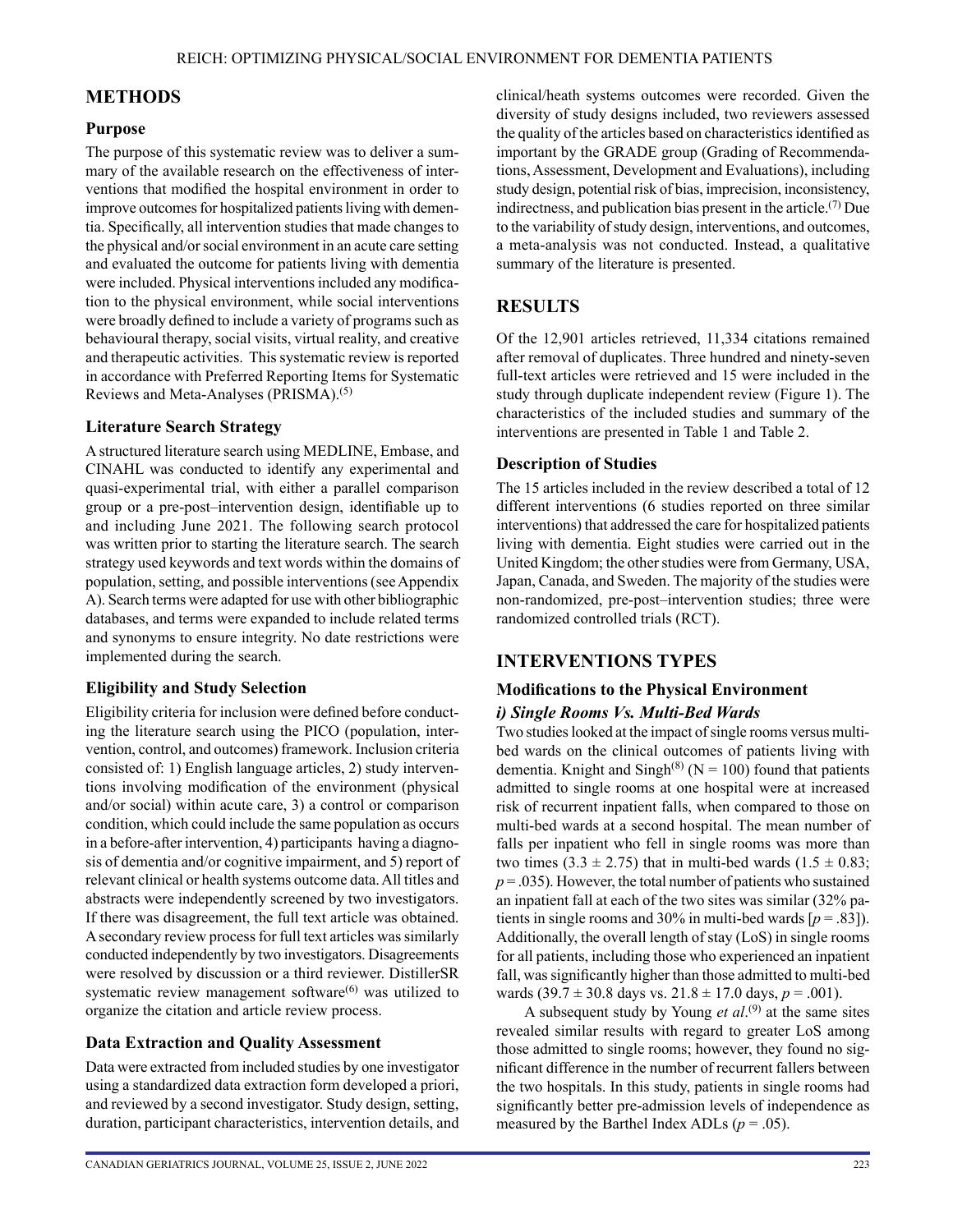#### *ii) Electronic Sensor Alarms*

Shee *et al*.<sup>(10)</sup> evaluated the effectiveness of electronic sensor alarms in reducing falls and fall-related injuries among patients  $(N = 34)$  with cognitive impairment (mean Mini-Mental Status Examination (MMSE) score of  $12.2 \pm 7.4$ ). This repeated-measures single cohort design found a significant decrease in fall rate among all participants when the electronic sensor alarms were being used. For the subgroup of participants who were included in all three phases of the study (19/35), there were 3.18 falls/21 bed days in the preintervention period compared to 1.66 falls/21 bed days during the intervention period.

## *iii) Environmental Cues and Architectural Ward Changes*

In two studies, several aspects of the physical environment were changed. Mazzei *et al*. (11) studied the influence of the physical environment on the behaviour of six geriatric

psychiatry patients (mean age = 74.5 years) who were transferred from a traditional wing to a purpose-built wing. The major design changes on the purpose-built wing were camouflaging exit doorways, having a circular wandering path, private bedrooms with adjoining bathrooms, and an outdoor patio. Clocks, memory boards, and individual photos in bedrooms or entries to bedrooms were also incorporated, and hallways were kept clutter-free. The results suggest that the new environment had an overall effect on reducing door testing behaviours, as defined as either personal attempts at opening doors, waiting for someone to walk out of the door and then attempting to exit themselves, or using the help of other patients to open doors. In terms of congregation patterns, patients spent 24% less time in the nursing station area. There were slightly more seclusions and the amount of time that individuals paced increased slightly, with the exception of one patient. On a case-by-case basis, none of the patients exhibited a clear downward trend in all of the observed behaviours.



FIGURE 1. PRISMA flow diagram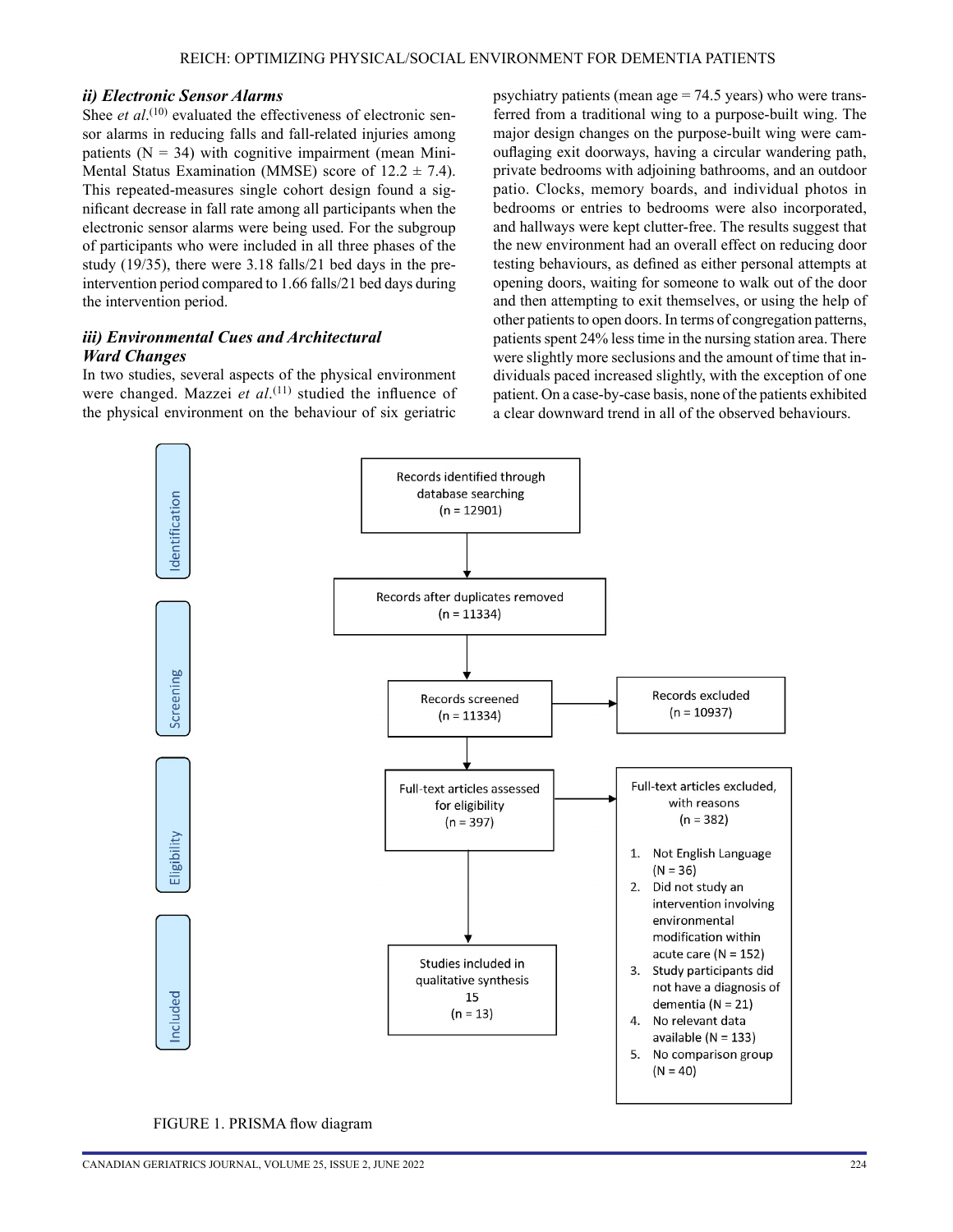| CANADIAN GERIATRICS JOURNAL, VOLUME 25, ISSUE 2, JUNE 202 |  |  |
|-----------------------------------------------------------|--|--|
|                                                           |  |  |

| TABLE 1 | intion of studies that modified the physical envir |
|---------|----------------------------------------------------|
|         |                                                    |

| Study Quality               | No control for<br>confounding.<br>Very low                                                                                                                                                                                                         | No control for<br>confounding.<br>Very low                                                                                                                                                                                                                                                                                                                                         | No control for<br>confounding.<br>Very low                                                                                                                                                                                                                                                                                                                                                                                                                                                                                                                                                                                                                | and no statistical<br>No control for<br>confounding<br>comparison.<br>Very low                                      | No blinding, and<br>under-matched<br>Very low<br>controls.                                                                                                                                                                                                                                                                                                                                                                                                       |
|-----------------------------|----------------------------------------------------------------------------------------------------------------------------------------------------------------------------------------------------------------------------------------------------|------------------------------------------------------------------------------------------------------------------------------------------------------------------------------------------------------------------------------------------------------------------------------------------------------------------------------------------------------------------------------------|-----------------------------------------------------------------------------------------------------------------------------------------------------------------------------------------------------------------------------------------------------------------------------------------------------------------------------------------------------------------------------------------------------------------------------------------------------------------------------------------------------------------------------------------------------------------------------------------------------------------------------------------------------------|---------------------------------------------------------------------------------------------------------------------|------------------------------------------------------------------------------------------------------------------------------------------------------------------------------------------------------------------------------------------------------------------------------------------------------------------------------------------------------------------------------------------------------------------------------------------------------------------|
| Results                     | Total number of patients who sustained an IF was similar at<br>both sites ( $p$ =.83). Single rooms were associated with more<br>IF and recurrent fallers ( $p=0.035$ ). Overall LoS was also<br>significantly greater in single rooms $(p=001)$ . | greater for patients discharged from single rooms ( $p=0.027$ ).<br>readmission rates ( $p = 0.335$ ). Mean LoS was significantly<br>was no significant difference in the number of recurrent<br>fallers ( $p=629$ ), in-patient mortality ( $p=21$ ), or 30-day<br>The majority of patients were discharged from hospital<br>The same number of patients fell at each site. There | bed days in pre-intervention, $z = 2.239$ , $p = .025$ ) and for the<br>for all participants (1.86 falls/21 bed days vs. 2.92 falls/21<br>(1.66 falls/21 bed days vs. 3.18 falls/21 bed days in pre-<br>intervention, $z = 2.579$ , $p=0.01$ ). There was no significant<br>subgroup of participants included in all 3 phases ( $n = 19$ )<br>difference between the fall rate in the intervention period<br>The intervention had a significant decrease on the fall ID<br>and post-intervention period (2.50 falls/21 bed days, z<br>$= -1.795$ , $p = 0.072$ ), nor the pre-intervention and post-<br>intervention periods ( $z = 1.005$ , $p = 317$ ). | Purpose-built wing influenced the spatial behaviours of the<br>residents but not always in predictable linear ways. | had identification problems (54% vs. 29% in control rooms;<br>after admission. Patients in intervention rooms $(n = 14)$ had<br>Intervention was most effective from the 3rd to the 5th day<br>wardrobes decreased; more patients in intervention rooms<br>significantly fewer problems identifying their wardrobe<br>than patients in control rooms (7% vs. 43%; $p = 0.028$ ).<br>At 10-12 days, the abilities of patients to identify their<br>$p = 0.168$ ). |
| Outcomes Measured           | 30-day post-discharge<br>in-patient mortality,<br>In-patient falls (IF),<br>fall-related adverse<br>hip fracture), LoS,<br>outcomes (injury,<br>mortality                                                                                          | destination, in-patient<br>readmission, IF and<br>associated fracture<br>mortality, 30-day<br>LoS, discharge                                                                                                                                                                                                                                                                       | Fall rate                                                                                                                                                                                                                                                                                                                                                                                                                                                                                                                                                                                                                                                 | Congregations, pacing,<br>door-testing, and<br>seclusions                                                           | assessed by nurses<br>Wardrobe and bed<br>finding abilities                                                                                                                                                                                                                                                                                                                                                                                                      |
| Intervention                | multi-bed wards<br>Single rooms vs.                                                                                                                                                                                                                | Single rooms vs.<br>multi-bed wards                                                                                                                                                                                                                                                                                                                                                | Electronic sensor<br>bed/chair alarms                                                                                                                                                                                                                                                                                                                                                                                                                                                                                                                                                                                                                     | environment with<br>dementia care<br>several design<br>Purpose-built<br>changes                                     | occupancy rooms<br>Environmental<br>beds and<br>cues used to<br>wardrobes<br>in double<br>label t                                                                                                                                                                                                                                                                                                                                                                |
| Sample Size<br>and Setting  | 2 general<br>hospitals<br>$N=100$                                                                                                                                                                                                                  | 2 general<br>hospitals<br>$N=100$                                                                                                                                                                                                                                                                                                                                                  | subacute ward in<br>a large regional<br>Geriatric<br>hospital<br>$N=34$                                                                                                                                                                                                                                                                                                                                                                                                                                                                                                                                                                                   | psychiatry care<br>Acute geriatric<br>$N=6$<br>unit                                                                 | Geriatric ward<br>acute care<br>hospital<br>$N=42$                                                                                                                                                                                                                                                                                                                                                                                                               |
| Study Design                | observational<br>Prospective<br>study                                                                                                                                                                                                              | observational<br>Prospective<br>study                                                                                                                                                                                                                                                                                                                                              | cohort design<br>measures<br>Repeated                                                                                                                                                                                                                                                                                                                                                                                                                                                                                                                                                                                                                     | Qualitative<br>case study                                                                                           | experimental<br>Longitudinal<br>non-blinded.<br>design<br>quasi-                                                                                                                                                                                                                                                                                                                                                                                                 |
| Author, Year<br>and Country | $et al.$ $\circled{s}$<br>Knight<br>(2016)<br>UK                                                                                                                                                                                                   | $\begin{array}{c} \text{Young} \\et~al.^{(9)} \end{array}$<br>(2017)<br>UK                                                                                                                                                                                                                                                                                                         | Shee et $al$ <sup>(10)</sup><br>Australia<br>(2014)                                                                                                                                                                                                                                                                                                                                                                                                                                                                                                                                                                                                       | et al. <sup>(11)</sup><br>Mazzei<br>Canada<br>(2014)                                                                | Germany<br>$et al$ <sup>(13)</sup><br>Motzek<br>(2016)                                                                                                                                                                                                                                                                                                                                                                                                           |

#### REICH: OPTIMIZING PHYSICAL/SOCIAL ENVIRONMENT FOR DEMENTIA PATIENTS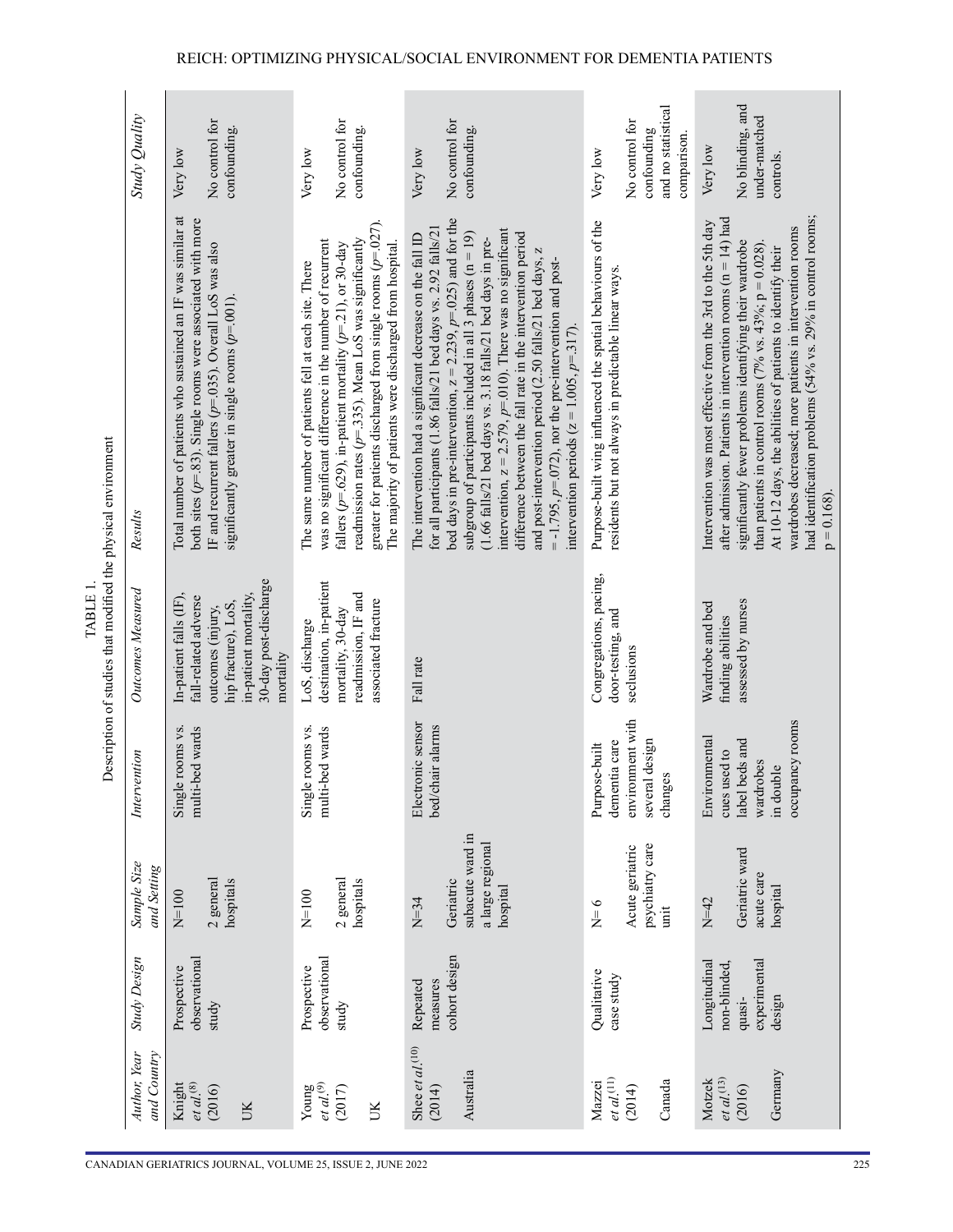|                         | Study Quality              | High                                                                                                                                                                                                                                                                                                                                                                                                                                                                                                                                                                                                                                                            | Very low                                                                                                      | No control for<br>confounding.         |
|-------------------------|----------------------------|-----------------------------------------------------------------------------------------------------------------------------------------------------------------------------------------------------------------------------------------------------------------------------------------------------------------------------------------------------------------------------------------------------------------------------------------------------------------------------------------------------------------------------------------------------------------------------------------------------------------------------------------------------------------|---------------------------------------------------------------------------------------------------------------|----------------------------------------|
|                         | Results                    | had significantly higher quality of hospital experience, were<br>Intervention had no significant effect on primary outcomes<br>$Cl: -16\% - 0\%$ were observed. Patients on specialist units<br>$5\%$ ), and new admission to care home (20% vs. 28%; 95%<br>interactions that met emotional and psychological needs (p<br>trends towards reduced mortality ( $22\%$ vs. $25\%$ ; $95\%$ CI:<br>95% CI: $2\% - 20\%$ ; $p = 0.03$ ) and experienced more staff<br>$-9\% - 4\%$ , readmission (32% vs. 35%; 95% CI: -10% -<br>more often in a positive mood or engaged (79% vs. 68%,<br>measured after adjustment for baseline variables, though<br>$< 0.001$ ). | on subjects, however a general tend towards improved<br>Viewing the Japanese garden had no significant effect | attention ( $p < 0.08$ ) was observed. |
| (Continued)<br>TABLE 1. | Outcomes Measured          | activity, noise, and staff<br>and engagement scores,<br>in-patient rehabilitation<br>hospital, readmissions,<br>care home. $2^\circ$ = mood<br>or new placement in a<br>or intermediate care,<br>after randomization,<br>death, time spent in<br>$1^\circ = \#$ days spent at<br>home over 90 days<br>interactions                                                                                                                                                                                                                                                                                                                                              | Attention and behaviour<br>during observation of                                                              | the garden                             |
|                         | Intervention               | mental health<br>medical $\&$<br>Specialist<br>init                                                                                                                                                                                                                                                                                                                                                                                                                                                                                                                                                                                                             | Japanese garden                                                                                               |                                        |
|                         | Sample Size<br>and Setting | General hospital<br>$N=600$                                                                                                                                                                                                                                                                                                                                                                                                                                                                                                                                                                                                                                     | $N=25$                                                                                                        | General hospital                       |
|                         | Author, Year Study Design  | controlled trial<br>Randomized                                                                                                                                                                                                                                                                                                                                                                                                                                                                                                                                                                                                                                  | experimental<br>Quasi-                                                                                        |                                        |
|                         | and Country                | Goldberg<br>$et al$ <sup>(13)</sup><br>(2013)<br>UК                                                                                                                                                                                                                                                                                                                                                                                                                                                                                                                                                                                                             | Goto et al.<br>$(14)$ (2017)                                                                                  | Japan                                  |

Motzek *et al*.<sup>(12)</sup> studied the effectiveness of environmental cues on patients' abilities to identify their beds and wardrobes on an acute geriatric ward  $(N = 42)$ . They labeled patients' beds and wardrobes with the environmental cues ''colour" and ''number''. Patients living with dementia were assigned to control or intervention rooms depending on bed availability. The results show that environmental cues can help patients living with dementia identify their wardrobes for the first three-to-five days after admission ( $n = 22$ ; 7% vs.  $43\%$ ;  $p = .028$ ); however, by the tenth to twelfth day, no difference was seen between groups. Of note, there was a positive correlation with a moderate relationship between the ability to identify their own wardrobe and being allocated to an intervention room ( $r = 39$ ;  $p = .022$ ). With respect to the ability to identify the bed, patients in the intervention rooms had a non-significant trend towards fewer problems between both the third and fifth days  $(14\% \text{ vs. } 38\%; p = .252)$  and the tenth and twelfth days  $(15\% \text{ vs. } 29\%; p = .444)$ . There were no differences in neuropsychiatric symptoms, ADLs, or caregiver distress.

#### *iv) A Specialized Care Unit*

Goldberg et al.<sup>(13)</sup> randomized 600 patients identified as "confused" on admission to either a specialist medical and mental health unit or to a standard care ward. Features of the specialist unit included joint staffing by medical and mental health pro fessionals, enhanced staff training in delirium and dementia, organized activities, environmental modifications, delirium prevention, and an inclusive approach to family caregivers. When comparing the specialist medical and mental health unit with standard care, groups were generally well-matched, but there were imbalances at baseline in some important variables: previous residence in care home (28% vs. 21%), presence of delirium (53% vs. 62%), history of hip fracture (14% vs. 7%), and hemiparesis (4% vs. 10%). Specialist unit patients were not significantly more likely to return home from hospital  $(74\% \text{ vs. } 70\%, p = .54)$ ; among those who returned home, the number of days at home was similar (median 70.5 vs. 71 days,  $p = .51$ ). Mortality in hospital was also similar (29 (9%) vs. 22 (8%)). Specialist unit patients were slightly more likely to survive to 90 days (78% vs. 75%, 95% CI for difference  $-4\%$  to 9%), less likely to move to a care home (20% vs. 28%, *p* = .30), or be readmitted (32% vs. 35%, *p* = .31). However, none of these differences were significant after adjustment for baseline variables. There was a non-significant trend towards more inpatient falls on the specialist unit (30/110 (27%) vs.  $17/95$  (18%),  $p = .10$ ).

Structured non-participant observations showed that patients randomized to the specialist unit were more often in a positive mood or engaged (median 79% vs.  $68\%$ ;  $p = .03$ ; equivalent to an additional 40 minutes per six-hour observa tion), active (82% vs. 74%;  $p = .10$ ), or engaged in social interactions (47% vs. 39%  $p = .06$ ), and less often in a negative mood (11% vs. 20%;  $p = .05$ ). Patients on the specialist unit experienced more staff interactions that met psychological and emotional needs (median 4 vs. 1 per observation;  $p < .001$ ).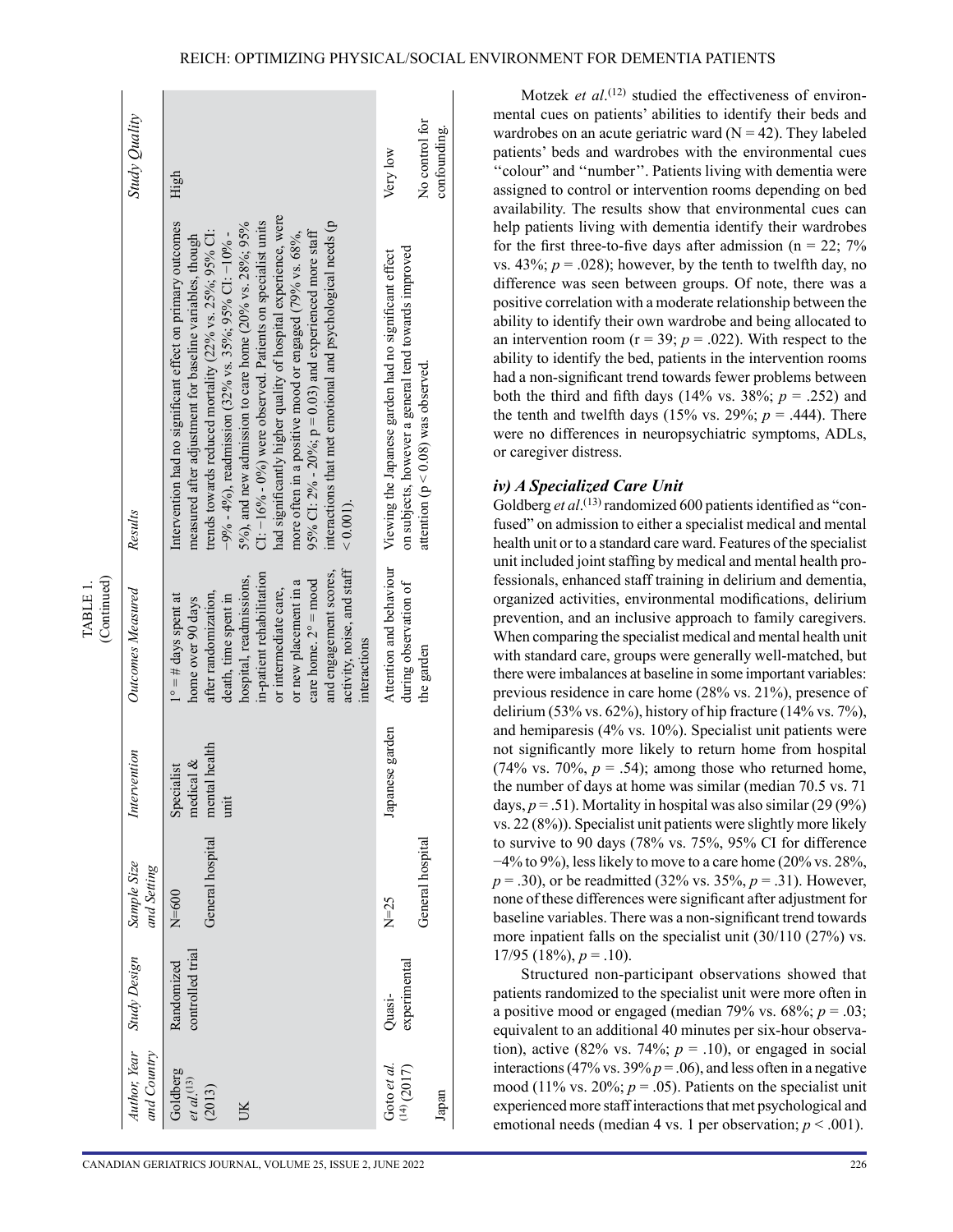| CANADIAN GERIATRICS JOURNAL, VOLUME 25, ISSUE 2, JUNE 202 |  |  |
|-----------------------------------------------------------|--|--|

| TABLE 2. | rintion of studies that modified the social environ |
|----------|-----------------------------------------------------|
|          |                                                     |
|          |                                                     |
|          |                                                     |
|          |                                                     |

|                                                                                   | Study Quality               | and no statistical<br>No adjusting for<br>available. Don't<br>between groups<br>report p values.<br>comparisons<br>confounding,<br>significantly<br>different<br>Very low<br>age was                                                                                                                                                                                                                                                                                         | No control for<br>confounding.<br>Very low                                                                                                                                                                                                                                                                       | addressed but<br>Confounding<br>no statistical<br>available for<br>subgroup of<br>comparison<br>interest.<br>Low                                                                                                                                                                                                                                                                                                                                                                                                                                                                                                       | Risk of selection<br>convenience<br>bias due to<br>Moderate<br>sample.                                                                                                                                                                                                                                                                                                                                                                                                                                                                 |
|-----------------------------------------------------------------------------------|-----------------------------|------------------------------------------------------------------------------------------------------------------------------------------------------------------------------------------------------------------------------------------------------------------------------------------------------------------------------------------------------------------------------------------------------------------------------------------------------------------------------|------------------------------------------------------------------------------------------------------------------------------------------------------------------------------------------------------------------------------------------------------------------------------------------------------------------|------------------------------------------------------------------------------------------------------------------------------------------------------------------------------------------------------------------------------------------------------------------------------------------------------------------------------------------------------------------------------------------------------------------------------------------------------------------------------------------------------------------------------------------------------------------------------------------------------------------------|----------------------------------------------------------------------------------------------------------------------------------------------------------------------------------------------------------------------------------------------------------------------------------------------------------------------------------------------------------------------------------------------------------------------------------------------------------------------------------------------------------------------------------------|
|                                                                                   | Results                     | positive scores on relaxation, distraction, engagement, and<br>The intervention had no significant effect on the outcomes<br>antipsychotic medications ( $\downarrow$ 4.26%) and reported falls (31<br>vs. 47), and a slight increase in the number of discharges<br>Observation data during the activity showed consistently<br>measured. There was a slight reduction in LoS, use of<br>$(19.84\%)$ and need for one-to-one attention $(2 \text{ vs. } 1)$ .<br>agitation. | The intervention significantly improved mood and agitation<br>with resulting large effect sizes (d=1.10-1.59), as well as<br>significantly lowered resisting care level with a resulting<br>medium effect size (r= -0.69). Rate of PRN medication<br>prescription for agitation was not statistically different. | $\pm$ 15.6), but no improvements in QoL were reported by the<br>mean (SD)=96.3 $\pm$ 10.2; 6 months: n=4, mean (SD)=85.5<br>participants with dementia. Communication deteriorated<br>QoL improved between baseline and 3-month follow-up<br>(baseline: n=19, mean (SD)=86.7 ± 12.6; 3 months: n=9<br>t=3.62, $p$ =.001, 95% CI: 3.21–11.75) and at 6-months<br>Results for subgroup analyses for patients in hospital<br>between baseline and follow-up at 3 months ( $\beta$ =7.49.<br>only are not reported for well-being. Proxy-reported<br>$(\beta = 5.63, \pm 3.38, p = 0.003, 95\% \text{ CI: } 2.17 - 9.08).$ | than the 3 subjects who were not on atypical antipsychotic<br>antipsychotic medications and had better agitation scores<br>$p = 0.003$ ) and apathy (F(1, 20)=4.47, $p = 0.04$ ) from baseline<br>to session 6 (F(6, 120)=3.15, $p=01$ ), as well as levels of<br>MSBT group, 9 of the 12 participants were on atypical<br>ADL independence $(F(1, 20)=4.72, p=0.4)$ . Within the<br>improved significantly in agitation $(F(6, 120)=3.56$ ,<br>Compared to the control group, the MSBT group<br>medications (F(1, 12)=2.80, $p=133$ ) |
| Description of studies that modified the social environment<br>TABLE <sub>2</sub> | Outcomes Measured           | relaxation, distraction,<br>medications, need for<br>one-to-one attention,<br>scores of happiness,<br>engagement and<br>of antipsychotic<br># falls, LoS, use<br>agitation                                                                                                                                                                                                                                                                                                   | of one-on-one nursing<br># of agitation-related<br>resistance to care, #<br>staff interventions<br>PRN medications<br>Agitation, mood,                                                                                                                                                                           | Well-being, quality<br>communication<br>of life (QoL),                                                                                                                                                                                                                                                                                                                                                                                                                                                                                                                                                                 | negative symptoms<br>ADLs, agitation,                                                                                                                                                                                                                                                                                                                                                                                                                                                                                                  |
|                                                                                   | Intervention                | music activity<br>participatory<br>Inclusive                                                                                                                                                                                                                                                                                                                                                                                                                                 | Individualized<br>music-based<br>intervention                                                                                                                                                                                                                                                                    | Visual arts<br>program                                                                                                                                                                                                                                                                                                                                                                                                                                                                                                                                                                                                 | therapy (MSBT)<br>Multi-sensory<br>behaviour                                                                                                                                                                                                                                                                                                                                                                                                                                                                                           |
|                                                                                   | Sample Size<br>and Setting  | care service in a<br>Acute elderly<br>hospital<br>$N=85$                                                                                                                                                                                                                                                                                                                                                                                                                     | behavioral health<br>inpatient unit at<br>a Midwestern<br>Geriatric<br>hospital<br>$N=41$                                                                                                                                                                                                                        | research settings;<br>$N=125$ across 3<br>N=23 for NHS<br>hospital wards                                                                                                                                                                                                                                                                                                                                                                                                                                                                                                                                               | hospital unit<br>psychiatric<br>Acute care<br>$N=24$                                                                                                                                                                                                                                                                                                                                                                                                                                                                                   |
|                                                                                   | <b>Study Design</b>         | Mixed methods<br>design                                                                                                                                                                                                                                                                                                                                                                                                                                                      | experimental<br>design<br>Quasi-                                                                                                                                                                                                                                                                                 | observational<br>longitudinal<br>methods<br>Mixed-<br>study                                                                                                                                                                                                                                                                                                                                                                                                                                                                                                                                                            | single-blinded<br>Randomized<br>controlled<br>study                                                                                                                                                                                                                                                                                                                                                                                                                                                                                    |
|                                                                                   | Author, Year<br>and Country | Daykin et al.<br>(15)(2018)<br>UK                                                                                                                                                                                                                                                                                                                                                                                                                                            | Shroeder<br>$et\ al^{(16)}$<br>(2018)<br>USA                                                                                                                                                                                                                                                                     | Windle et al.<br>(17)(2018)<br>UK                                                                                                                                                                                                                                                                                                                                                                                                                                                                                                                                                                                      | Staal et al.<br>$(18)$ (2007)<br>USA                                                                                                                                                                                                                                                                                                                                                                                                                                                                                                   |
|                                                                                   |                             | CANADIAN GERIATRICS JOURNAL, VOLUME 25, ISSUE 2, JUNE 2022                                                                                                                                                                                                                                                                                                                                                                                                                   |                                                                                                                                                                                                                                                                                                                  |                                                                                                                                                                                                                                                                                                                                                                                                                                                                                                                                                                                                                        |                                                                                                                                                                                                                                                                                                                                                                                                                                                                                                                                        |

#### REICH: OPTIMIZING PHYSICAL/SOCIAL ENVIRONMENT FOR DEMENTIA PATIENTS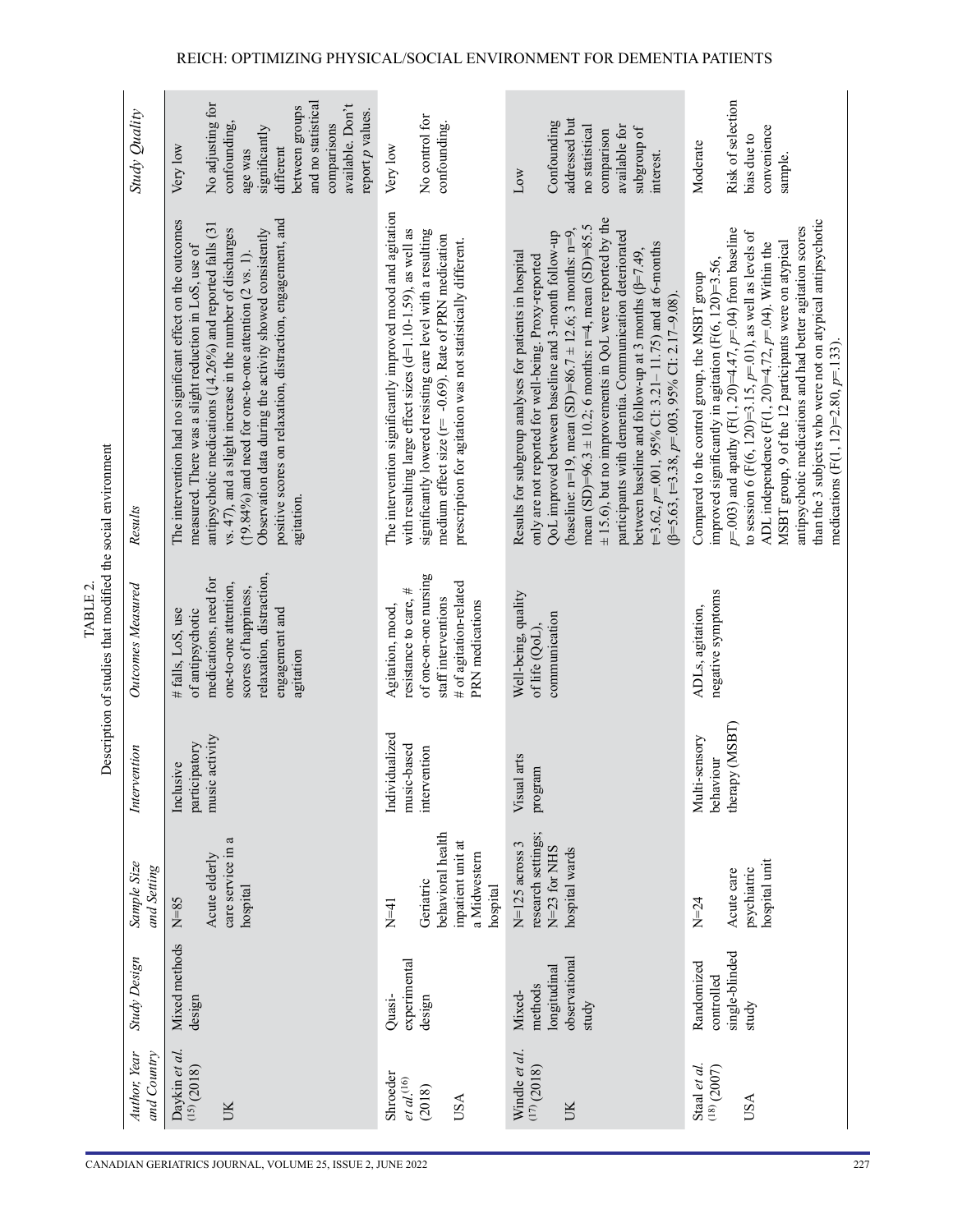|                         | Study Quality               | No control for<br>confounding.<br>Very low                                                                                                                                                                                                                                                                                             | Risk of bias<br>Moderate<br>blinding.<br>from no                                                                                                                                                                                                                                                                                   | No adjusting for<br>available. Don't<br>report p values.<br>confounding,<br>comparisons<br>no statistical<br>Very low                                                                                                                                                                                                                                                                                                                                                                                                                                                                                                                                                                                                                                                                                                                | No control for<br>confounding.<br>Very low                                                                                                                                                                                                                                                                                                                                                                                                                                                                                                                                                                                                                                                                                                                                                 |
|-------------------------|-----------------------------|----------------------------------------------------------------------------------------------------------------------------------------------------------------------------------------------------------------------------------------------------------------------------------------------------------------------------------------|------------------------------------------------------------------------------------------------------------------------------------------------------------------------------------------------------------------------------------------------------------------------------------------------------------------------------------|--------------------------------------------------------------------------------------------------------------------------------------------------------------------------------------------------------------------------------------------------------------------------------------------------------------------------------------------------------------------------------------------------------------------------------------------------------------------------------------------------------------------------------------------------------------------------------------------------------------------------------------------------------------------------------------------------------------------------------------------------------------------------------------------------------------------------------------|--------------------------------------------------------------------------------------------------------------------------------------------------------------------------------------------------------------------------------------------------------------------------------------------------------------------------------------------------------------------------------------------------------------------------------------------------------------------------------------------------------------------------------------------------------------------------------------------------------------------------------------------------------------------------------------------------------------------------------------------------------------------------------------------|
|                         | Results                     | 3.97) and a significant improvement in the overall dementia<br>$\pm$<br>before treatment=18.38 $\pm$ 3.69 vs. after treatment=22.92<br>The intervention had a significant effect on total MMSE<br>scores $(p<.01)$ after 10 days of treatment (mean MMSE<br>severity items on DMAS (8.54 $\pm$ 4.55 vs. 6.92 $\pm$ 3.87;<br>$p<.05$ ). | neuropsychiatric signs and symptoms: emotional agitation<br>between-group differences concerning antipsychotic and<br>$(p=0.1)$ , and verbal aggression $(p=0.4)$ . There were no<br>The intervention group showed significantly reduced<br>$(p<.001)$ , lability $(p<.001)$ , psychomotor agitation<br>benzodiazepine medication. | cycle problem (pre-intervention $=$ 4 patients; post-intervention<br>nursing homes and all patients who were discharged remained<br>falls incidents), as well as total number of falls on the ward<br>patients requiring anti-agitation medication on an as-needed<br>$=$ 2 patients). Most patients were discharged to residential or<br>(pre-intervention = 9 falls incidents; post-intervention = $7$<br>intervention = 13 patients; post-intervention = $5$ patients), as<br>well as the number of patients with an identified sleep/wake<br>Number of falls was reduced for the intervention group<br>post-intervention (pre-intervention = 17 falls incidents;<br>post-intervention $= 11$ falls incidents). The number of<br>basis was reduced from pre- to post-intervention (pre-<br>out of hospital for more than 28 days. | during, and after HMD-VR exposure (Friedman test: before<br>(Mdn=2.000), Z=-2.060, p=.039; before (Mdn=1.250), after<br>(Mdn=1.750), $Z = -2.060$ , $p=0.039$ ). There was no significant<br>sadness ( $p$ =.229). There was also a significant difference in<br>(Mdn=1.250), during (Mdn=2.000) and after (Mdn=1.750)<br>alertness (before, during, and after: $\chi^2$ (2)=6.300, p=.043;<br>-2.060, $p$ =.039). OAS-MNR aggregate aggression scores decreased from 14 prior to HMD-VR to 2.<br>difference in anger ( $p=1.000$ ), anxiety/fear ( $p=212$ ) or<br>HMD-VR exposure, $\chi^2$ (2)=8.000, p=.018; Wilcoxon<br>There was a significant difference in pleasure before,<br>before and after via Wilcoxon signed-rank tests: Z<br>signed-rank tests: before (Mdn=1.250), during |
| (Continued)<br>TABLE 2. | Outcomes Measured           | symptoms of dementia<br>Cognitive function<br>and psychological<br>and behavioural                                                                                                                                                                                                                                                     | Neuropsychiatric signs<br>and symptoms                                                                                                                                                                                                                                                                                             | readmission (within 28<br>discharge destination,<br>agitation medication,<br>need for one-to-one<br>antipsychotic/anti-<br>care, sleep/wake<br>cycle problems,<br># falls, use of<br>unscheduled<br>days)                                                                                                                                                                                                                                                                                                                                                                                                                                                                                                                                                                                                                            | <b>Behaviour Assessment</b><br>Rating Scale (OERS)<br>Neurorehabilitation<br>Observed Emotion<br>Scale-Modified for<br>St Andrews Sexual<br>Overt Aggression<br>(OAS-MNR)<br>(SASBA)                                                                                                                                                                                                                                                                                                                                                                                                                                                                                                                                                                                                       |
|                         | $v$ ention<br>Inter         | Steam foot spa                                                                                                                                                                                                                                                                                                                         | exercise program<br>Short-term                                                                                                                                                                                                                                                                                                     | therapy, games/<br>music therapy,<br>entertainment)<br>reminiscence<br>with students<br>engagement<br>Meaningful<br>(individual<br>interaction,<br>artwork,                                                                                                                                                                                                                                                                                                                                                                                                                                                                                                                                                                                                                                                                          | Head-mounted<br>display virtual<br>reality (HMD-<br>VR)                                                                                                                                                                                                                                                                                                                                                                                                                                                                                                                                                                                                                                                                                                                                    |
|                         | Sample Size<br>and Setting  | Geriatric hospital<br>$N=13$                                                                                                                                                                                                                                                                                                           | Three specialized<br>partment of Geri-<br>wards in the De-<br>atric Psychiatry<br>dementia care<br>$N=85$                                                                                                                                                                                                                          | a district general<br>medical ward in<br>Shared mental<br>health and<br>hospital<br>$N=16$                                                                                                                                                                                                                                                                                                                                                                                                                                                                                                                                                                                                                                                                                                                                           | psychiatric<br>In-patient<br>hospital<br>$= 8$<br>$\overline{z}$                                                                                                                                                                                                                                                                                                                                                                                                                                                                                                                                                                                                                                                                                                                           |
|                         | <b>Study Design</b>         | experimental<br>design<br>Quasi-                                                                                                                                                                                                                                                                                                       | controlled trial<br>Randomized                                                                                                                                                                                                                                                                                                     | experimental<br>Quasi-<br>design                                                                                                                                                                                                                                                                                                                                                                                                                                                                                                                                                                                                                                                                                                                                                                                                     | Mixed methods<br>design                                                                                                                                                                                                                                                                                                                                                                                                                                                                                                                                                                                                                                                                                                                                                                    |
|                         | and Country<br>Author, Year | Koike et al.<br>(19)(2013)<br>Japan                                                                                                                                                                                                                                                                                                    | Fleiner et al.<br>$(20)$ $(2017)$<br>Germany                                                                                                                                                                                                                                                                                       | Mashlan<br>et $al^{(21)}$<br>(2019)<br>UK                                                                                                                                                                                                                                                                                                                                                                                                                                                                                                                                                                                                                                                                                                                                                                                            | Rose et al.<br>(22) (2019)<br>UK                                                                                                                                                                                                                                                                                                                                                                                                                                                                                                                                                                                                                                                                                                                                                           |
|                         |                             |                                                                                                                                                                                                                                                                                                                                        | CANADIAN GERIATRICS JOURNAL, VOLUME 25, ISSUE 2, JUNE 2022                                                                                                                                                                                                                                                                         |                                                                                                                                                                                                                                                                                                                                                                                                                                                                                                                                                                                                                                                                                                                                                                                                                                      | 228                                                                                                                                                                                                                                                                                                                                                                                                                                                                                                                                                                                                                                                                                                                                                                                        |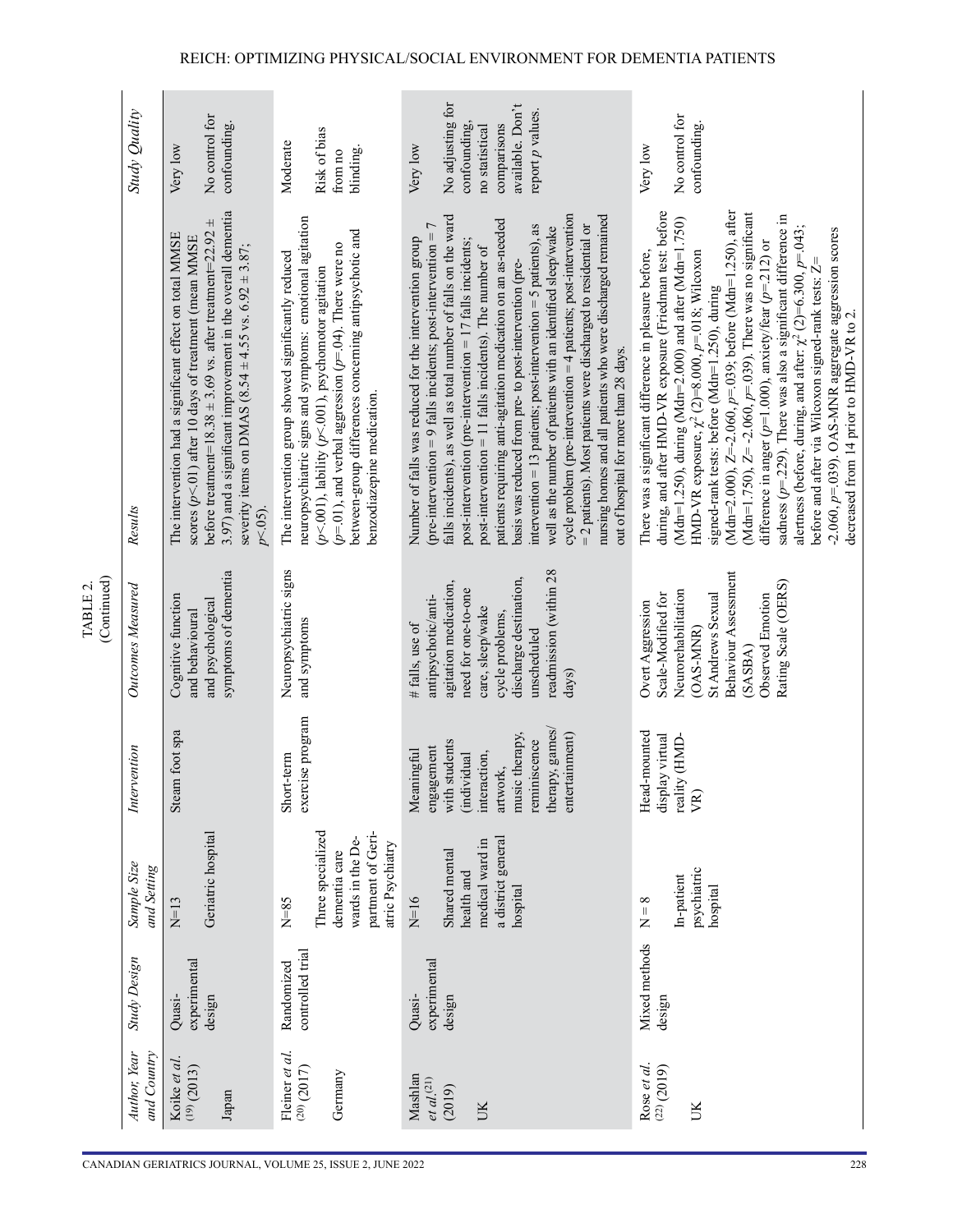#### *v) Japanese Garden*

Goto *et al*.<sup>(14)</sup> explored how viewing a Japanese garden affected Japanese patients living with dementia. They constructed a Japanese garden on the rooftop of a hospital and assessed the behavior of 25 patients with middle-to-late stage dementia under four different conditions: control, viewing the garden through an open door, viewing the garden through a closed door, and a closed door with chrysanthemum scent. There were non-identical subject groups for each condition, as well as a differing sequence and uneven intervals between conditions. Only six individuals were involved in all four conditions. The average level of attention for these individuals was calculated by dividing their total scores (on a scale of 1 to 5, with 1 being highly attentive and 5 being very un-attentive) by the total number of assessments. The average score for attention increased by 1.6 while viewing the garden through an open door. With the door closed, the positive response dropped, even though it remained more positive than the control. The addition of the floral scent made very little change.

#### **Creative and Activity-based Interventions**

#### *i) Music Programs*

Through a mixed-methods design, Daykin *et al*. (15) examined the effects of a ten-week music program on the well-being of patients living with dementia. A total of 85 patients living with dementia stayed on the ward during the study period (data were available for 38/59 patients living with dementia pre-intervention and 47/84 during the music program).

During the music program, there was a small reduction in the average LoS (34.68 days vs. 36.90 days), an increase in the overall number of discharges (9.84%), and a decrease in the number of patients prescribed antipsychotic medications (4.26%). Prescribed antipsychotic medications on the day of the week that the music activity took place was markedly decreased (27.72%). The number of patients who did not take their usual antipsychotic medications on the day of the music project was one in the pre-intervention phase and 15 in the music project phase. There was a reduction in the number of falls recorded with the music intervention (31 vs. 47). Structured observational data were available for 20 patients, observed over five music sessions. All mood scores increased by the end of each music session (average 1.6 points), with no decreases recorded. Observed effects on relaxation, distraction, engagement, and agitation were also consistently positive.

Schroeder *et al*.<sup>(16)</sup> evaluated the impact of an individualized music-based intervention on agitation, mood, cooperation with care, need for one-on-one nursing staff intervention, and need for PRN medication. Participants were admitted to a geriatric behavioural inpatient unit for acute agitation or behavioural disturbance. Participants were divided into two groups based upon which months they were admitted to hospital (usual care  $[n = 20]$  or individualized music plus usual care  $[n = 21]$ ). The music-based intervention group had significantly lower scores on the agitation and negative mood scales, and significantly higher scores on the positive mood scale ( $p \leq 0.01$ ) with resulting large effect sizes  $(d = 1.10-1.59)$ . The music-based intervention group also had significantly lower scores on resisting care with a resulting medium effect size  $(r = -0.69)$ . When only individuals with major neurocognitive disorder were examined, agitation, mood, and resisting care remained significantly different between the study groups, while number of PRN medications administered and number of one-on-one staff interactions was non-significant.

#### *ii) Visual Arts Program*

Windle *et al*. (17) evaluated the impact of a visual arts program on 125 people living with dementia in residential care, hospital, and community. Twenty-three participants were recruited from a county hospital. Across the three sites (residential care, hospital, and community), scores for well-being were significantly better in the art program; subgroup analyses for the patients in hospital are not reported. Proxy-reported QoL improved between baseline and three-month follow-up, but no improvements in QoL were reported by the participants living with dementia. In the hospital setting, communication deteriorated between baseline and follow-up at three months  $(p = .001)$  and at six months  $(p = .003)$ .

#### *iii) Multi-Sensory Behaviour Therapy*

Staal *et al*.<sup>(18)</sup> recruited 24 geriatric in-patients with moderateto-severe dementia and associated behavioural disturbances on an acute care geriatric psychiatry unit to participate in a study evaluating multi-sensory behaviour therapy (MSBT). MSBT involves placing participants in environments with personalized auditory, olfactory, and tactile stimuli. Participants were randomized to either receive MSBT or a structured activity (e.g., bead mazes, puzzles, and tactile tasks). At baseline, group overall health (measured by the Multi-level Assessment Instrument) was significantly higher within the MBST group (mean score 4.17 vs. 2.83).

Over the course of six sessions, both the MSBT and control groups had reduced agitation, with greater reduction in agitation observed in the MBST group compared to the control group (F(6, 120) = 3.56,  $p = .003$ ). The MBST group also had significantly improved levels of apathy compared to the control group  $(F(1, 20) = 4.47, p = .04)$ , and was the only group to demonstrate improvement in apathy from baseline  $(F(6, 120) = 3.15, p = .01)$ . The MSBT group had significantly improved levels of independence in ADLs compared to the control group  $(F(1, 20) = 4.72, p = .04)$ . Controlling for health status and age, both apathy and agitation scores emerged as statistically significant predictors of ADL performance (0.65 vs.  $0.42$ ;  $p = .03$ ). Within the MSBT group, 9 of the 12 participants were on atypical antipsychotic medications and had better agitation scores than the three subjects who were not on atypical antipsychotic medications  $(F(1, 12) = 2.80, p = .133)$ .

#### *iv) Steam Foot Spa*

Koike *et al*. (19) investigated whether a steam foot spa improves cognitive impairment in geriatric inpatients. Thirteen geriatric inpatients were given a steam foot spa treatment for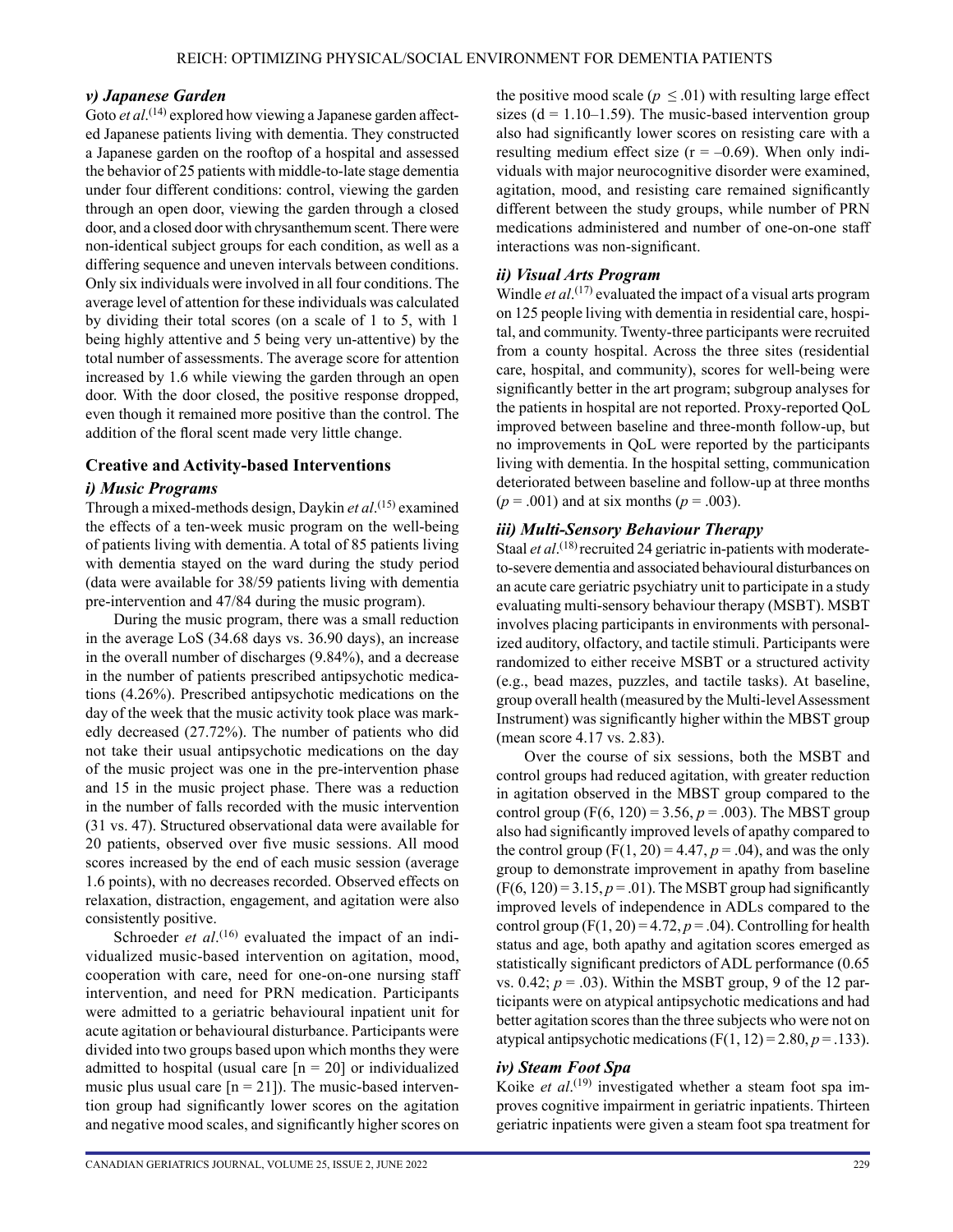20 minutes, five days per week, for two weeks. There was a significant increase in total MMSE scores after 10 days of treatment (18.38  $\pm$  3.69 vs. 22.92  $\pm$  3.97; *p* < .01) and a significant improvement in the overall dementia severity items on the Dementia Mood Assessment Scale (8.54  $\pm$  4.55 vs.  $6.92 \pm 3.87$ ;  $p < .05$ ).

#### *v) Exercise Program*

Fleiner *et al.*<sup>(20)</sup> conducted a hospital-based RCT on three specialized dementia care wards to study the effects of a short-term exercise program on the neuropsychiatric signs and symptoms of patients living with dementia. Patients who had a minimum length of stay of one week before enrollment into the study were randomly allocated to a two-week exercise program or two-week social stimulation control group; 70 patients completed the study protocol. Results show the intervention group had significantly reduced neuropsychiatric signs and symptoms. The intervention group showed significantly more positive clinical effects on the Alzheimer's Disease Cooperative Study-Clinical Global Impression of Change (ADCS-CGIC) dimensions of emotional agitation  $(p < .001)$ , lability  $(p < .001)$ , psychomotor agitation  $(p = .001)$ .01), and verbal aggression ( $p = .04$ ). No significant differences were found in the physical aggression dimension  $(p =$ .07). The analyses on single dimensions of neuropsychiatric signs and symptoms showed significant reductions from baseline to follow-up for both the Neuropsychiatric Inventory (NPI) total score (intervention group change  $[\Delta] = -12$ points; control group  $\Delta = -6$  points) and the Cohen-Mansfield Agitation Inventory (CMAI) total score (intervention group  $\Delta$  = –10 points; control group  $\Delta$  = –6 points). A change of 11 points within the NPI total score and a change of 8 points within the CMAI total score is considered clinically relevant. There were no significant differences between the dosage of antipsychotic and sedative medication between both groups at baseline, during the intervention period, or at follow-up measurement.

#### *vi) Meaningful Engagement with Volunteers*

Mashlan *et al*. (21) conducted a pilot project providing schoolaged volunteers with opportunities to engage in activities with patients living with dementia on a shared mental health and medicine ward. Activities included individual interaction and group activities such as artwork, music therapy, reminiscence therapy, playing games or providing entertainment. Activities took place one day per week for 2 hours. Sixteen patients with dementia participated, though attendance varied each week from 5 to 7 patients per session. Results show that fall incidents decreased from 9 to 7 among patients who attended the intervention, as well as the total number of falls on the ward (total falls pre-intervention  $= 17$ ; total falls post-intervention  $= 11$ ). This was thought to be a result of grouping high-risk patients together during the intervention, so that staff would be caring for fewer patients at a given time. For the intervention group, the use of PRN anti-agitation medication was reduced, as well as the incidence of sleep/ wake cycle problems. The need for one-to-one care did not change, but the two patients who required it used less antiagitation medications.

#### *vii) Virtual Reality*

Rose *et al*. (22) looked at the feasibility of Head Mounted Display-Virtual Reality (HMD-VR) for people with dementia on an inpatient psychiatric unit. They used a mixed-methods design to observe changes in affect and behaviour before, during, and after exposure to 15 minutes of HMD-VR. Six patients with dementia with comorbid psychiatric diagnoses participated. Emotions were rated using the Observed Emotion Rating Scale (OERS) and behaviours using the Overt Aggression Scale-Modified for Neurorehabilitation (OAS-MNR), as well as the St Andrews Sexual Behaviour Assessment (SASBA). Results show a significant difference in ratings of pleasure before (Mdn = 1.250), during (Mdn = 2.000), and after (Mdn  $= 1.750$ ) HMD-VR exposure, calculated by the Friedman test  $(\chi^2 (2) = 8.000, p = .018)$  and Wilcoxon signed-rank tests revealed a significant increase in pleasure from before (Mdn = 1.250) to during (Mdn = 2.000; Z =  $-2.060, p = .039$ ), and before (Mdn = 1.250) to after (Mdn  $= 1.750$ ;  $Z = -2.060$ ,  $p = .039$ ). There was no significant difference in the other observed emotions of anger  $(p = 1.000)$ , anxiety/fear  $(p = .212)$ , or sadness  $(p = .229)$  with exposure to HMD-VR. There was a significant difference in general alertness before, during, and after  $(\chi^2 (2) = 6.300, p = .043)$ and again, Wilcoxon signed-rank tests demonstrated a significant increase in alertness from before (Mdn  $=$  4.500) to after (Mdn = 5.000) exposure (Z = –2.060, *p* = .039). OAS-MNR aggregate aggression scores decreased from 14 prior to HMD-VR to 2 post-exposure.

## **DISCUSSION**

This review has revealed a sparsity of high-quality evidence to help guide acute care hospital design for older adults living with dementia. In a recent scoping review on dementia-friendly design in acute care settings, Parke *et al*. (4) highlight the need for intervention studies to determine how, and under what conditions, physical design changes can produce a positive impact on hospitalized older adults living with dementia. From our review, we ascertain that modifying the physical environment may have a positive impact on hospitalized older adults living with dementia. Specifically, simple environmental changes, such as door camouflage and environmental cues may, at least initially improve door testing and wayfinding. $(11,12)$ 

Commonly used electronic sensor alarms appear to have the potential to decrease the rate of inpatient falls among those living with dementia.(10) However, a much larger single-site study by Shorr *et al.*<sup>(23)</sup> did not find any statistically or clinically significant effect of bed alarms on fall-related events on surgical and medical units. This may be because this larger study did not limit bed alarm use to only those with cognitive impairment or dementia.

Creative- or activity-based interventions have a potential role in enhancing mood and reducing neuropsychiatric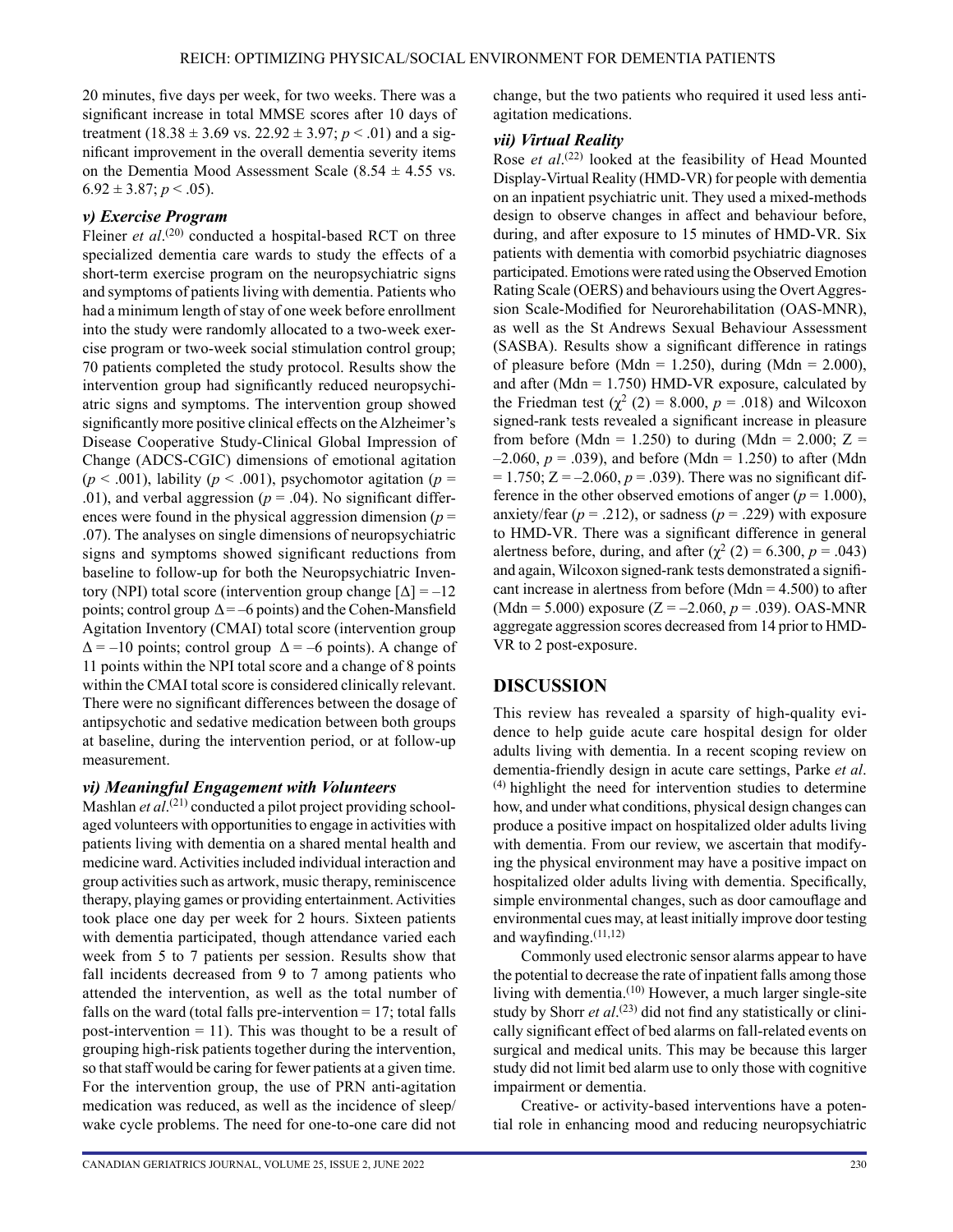symptoms. Exercise in particular may help manage neuropsychiatric signs and symptoms.(20) Other successful interventions, including multi-sensory behaviour therapy, $(18)$  $music,$ <sup> $(14,15)$ </sup> and gaming technology like virtual reality may improve mood and reduce agitation. However, these results should be interpreted with caution given they are based on low quality studies.

Improved patient experience was noted in a departmentwide intervention $(13)$  designed to deliver best practice care for people with delirium or dementia. However, the exact contribution of physical design elements and therapeutic activities is not known. This is a common occurrence in the Acute Care for the Elderly (ACE) literature, where the prepared environment is not well-described. A systematic review and meta-analysis performed in 2012 further identified that very few trials have examined the effectiveness of the full ACE model, including the prepared environment. $(24)$ 

## **Limitations**

Twelve of the 15 included studies are of low or very low quality, limiting the conclusions that can be drawn from the data and the reliability of the stated outcomes. Additionally, due the lack of homogeneity between study outcomes, it was impossible to conduct a meta-analysis. Finally, this review was complicated by the methodological issues inherent to these kinds of interventions and pragmatic studies.

## **CONCLUSION**

We outline the limited evidence available related to the impact hospital environments (both physical and social) have on hospitalized patients living with dementia. Further high-quality intervention studies are needed in order to better evaluate how the hospital environment can be optimized to improve outcomes for both hospitalized patients living with dementia and the health-care system.

## **ACKNOWLEDGEMENTS**

The authors would like to thank Zahra Premji, Librarian, and Dr. Zahra Goodarzi for their input into the initial search strategy. Abstract was submitted to the Canadian Geriatrics Society 2020 Annual Scientific Meeting Calgary, Canada, May 2020.

## **CONFLICT OF INTEREST DISCLOSURES**

We have read and understood the Canadian Geriatrics Journal's policy on conflicts of interest disclosure and declare that there are none.

## **FUNDING**

Hannah Lyons received financial support through an Undergraduate Summer Research Studentship from the University of Calgary Brenda Strafford Foundation Chair in Geriatric Medicine. This research was not funded by a specific project grant.

## **REFERENCES**

- 1. Public Health Agency of Canada [Internet]. Dementia in Canada, including Alzheimer's disease. Ottawa, ON: The Agency [Internet]; 2017. [cited 2020 Sept 27]. Available from: [https://www.canada.ca/en/public-health/services/publications/](https://www.canada.ca/en/public-health/services/publications/diseases-conditions/dementia-highlights-canadian-chronic-disease-surveillance.htm) [diseases-conditions/dementia-highlights-canadian-chronic](https://www.canada.ca/en/public-health/services/publications/diseases-conditions/dementia-highlights-canadian-chronic-disease-surveillance.htm)[disease-surveillance.htm](https://www.canada.ca/en/public-health/services/publications/diseases-conditions/dementia-highlights-canadian-chronic-disease-surveillance.htm)
- 2. Phelan EA, Borson S, Grothaus L, Balch S, Larson EB. Association of incident dementia with hospitalizations. *JAMA*. 2012;307(2):165–72.
- 3. Zekry D, Herrmann FR, Grandjean R, *et al*. Demented versus non-demented very old inpatients: the same comorbidities but poorer functional and nutritional status. *Age Ageing*. 2008;37(1):83–89.
- 4. Parke B, Boltz M, Hunter KF, *et al*. A scoping literature review of dementia-friendly hospital design. *The Gerontologist*. 2017;57(4):e62–e74.
- 5. Moher D, Liberati A, Tetzlaff J, Altman DG, Prisma Group. Preferred reporting items for systematic reviews and meta-analyses: the PRISMA statement. *PLoS Med*. 2009;6(7):e1000097.
- 6. DistillerSR [Computer Program]. Ottawa, ON: Evidence Partners; 2011.
- 7. GRADE Working Group. Grading quality of evidence and strength of recommendations. *BMJ*. 2004;328(7454):1490.
- 8. Knight S, Singh I. Profile of inpatient falls in patients with dementia: a prospective comparative study between 100% single rooms and traditional multibedded wards. *J Clin Gerontol Geriatr.* 2016;7(3):87–92.
- 9. Young C, Edwards C, Singh I. Impact of hospital design on acutely unwell patients with dementia. *Geriatrics*. 2017;2(1):4.
- 10. Shee AW, Phillips B, Hill K, Dodd K. Feasibility, acceptability, and effectiveness of an electronic sensor bed/chair alarm in reducing falls in patients with cognitive impairment in a subacute ward. *J Nurs Care Qual*. 2014;29(3):253–62.
- 11. Mazzei F, Gillan R, Cloutier D. Exploring the influence of environment on the spatial behavior of older adults in a purposebuilt acute care dementia unit. *Am J Alzheimer's Dis Other Dement*. 2014;29(4):311–19.
- 12. Motzek T, Bueter K, Marquardt G. Environmental cues in double-occupancy rooms to support patients with dementia. *HERD*. 2016;9(3):106–15.
- 13. Goldberg SE, Bradshaw LE, Kearney FC, *et al*. Care in specialist medical and mental health unit compared with standard care for older people with cognitive impairment admitted to general hospital: randomised controlled trial (NIHR TEAM trial). *BMJ*. 2013;347.
- 14. Goto S, Gianfagia TJ, Munafo JP, *et al*. The power of traditional design techniques: the effects of viewing a Japanese garden on individuals with cognitive impairment. *HERD*. 2017; 10(4):74–86.
- 15. Daykin N, Parry B, Ball K, *et al*. The role of participatory music making in supporting people with dementia in hospital environments. *Dementia*. 2018;17(6):686–701.
- 16. Schroeder RW, Martin PK, Marsh C, *et al*. An individualized music-based intervention for acute neuropsychiatric symptoms in hospitalized older adults with cognitive impairment: a prospective, controlled, nonrandomized trial. *Gerontol Geriatr Med*. 2018;4:1–9.
- 17. Windle G, Joling KJ, Howson-Griffiths T, *et al*. The impact of a visual arts program on quality of life, communication, and